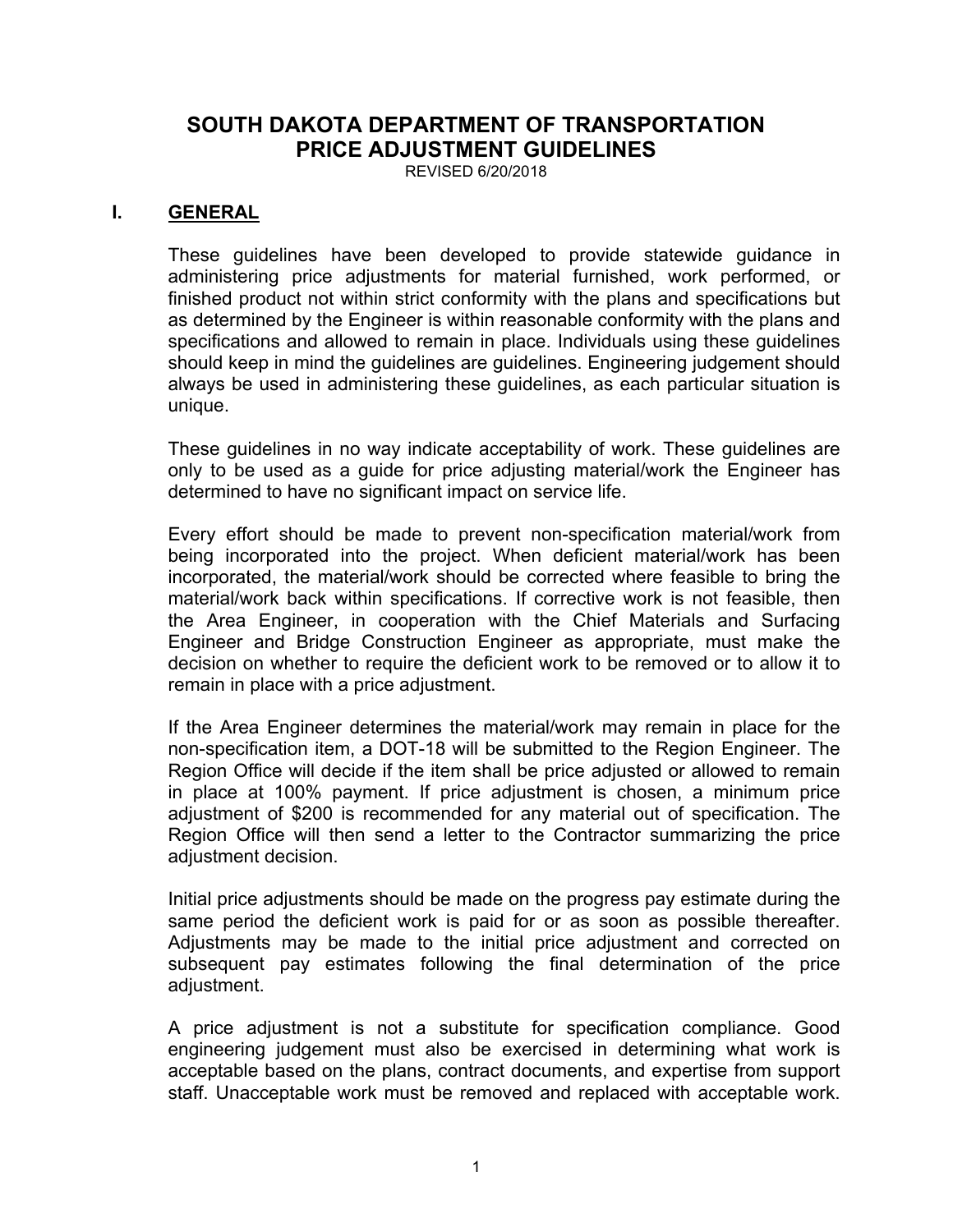The Contractor does not have the option of continuing production of deficient work and accepting a price reduction in lieu of producing specification work. Price adjustments are based on specification and not on test tolerances.

If a specification deviation occurs that is not covered by the guidelines, the Region Engineer will determine the appropriate action.

In accordance with the technical memorandum from the Director of Operations dated 4/24/2009 (quantity represented by failing sample), when administering price adjustments, the quantity represented by the individual failing sample may be greater than the minimum test frequency. The quantity used in the determination of the price adjustment should be that quantity represented by the failing sample. That amount is the quantity half way back to the previous test and half way forward to the following test. This methodology should be used to determine the quantity represented unless otherwise specified. There is an exception to this guidance. If a test is missed, the test results from a test adjacent to a missed test cannot represent more than the minimum testing frequency.

When administering the price adjustment for multiple failures on the same test or material, the price adjustments will be computed and added together cumulatively, unless otherwise stated in the guidelines. If the item being price adjusted is bid based on furnish only (such as maintenance asphalt) the indicated price adjustment should be multiplied by 1.25. Multiple failures may incur adjustments larger than those contained in these guidelines.

For price adjustments involving PCC overlays with two separate bid items (PCC overlay, furnish and PCC overlay, placement), the adjustments in the unit price will be based on the calculated combined total price per square yard using the price and total accepted quantity of PCC overlay, furnish and the contract unit price for PCC overlay, placement. The Department will divide the total price of the accepted quantity of PCC overlay, furnish by the accepted quantity (square yards) of PCC overlay, placement to obtain a price per square yard for furnish. The Department will add the calculated price per square yard of furnish to the contract unit price per square yard for placement to determine the calculated combined total price per square yard used for adjustments in unit price.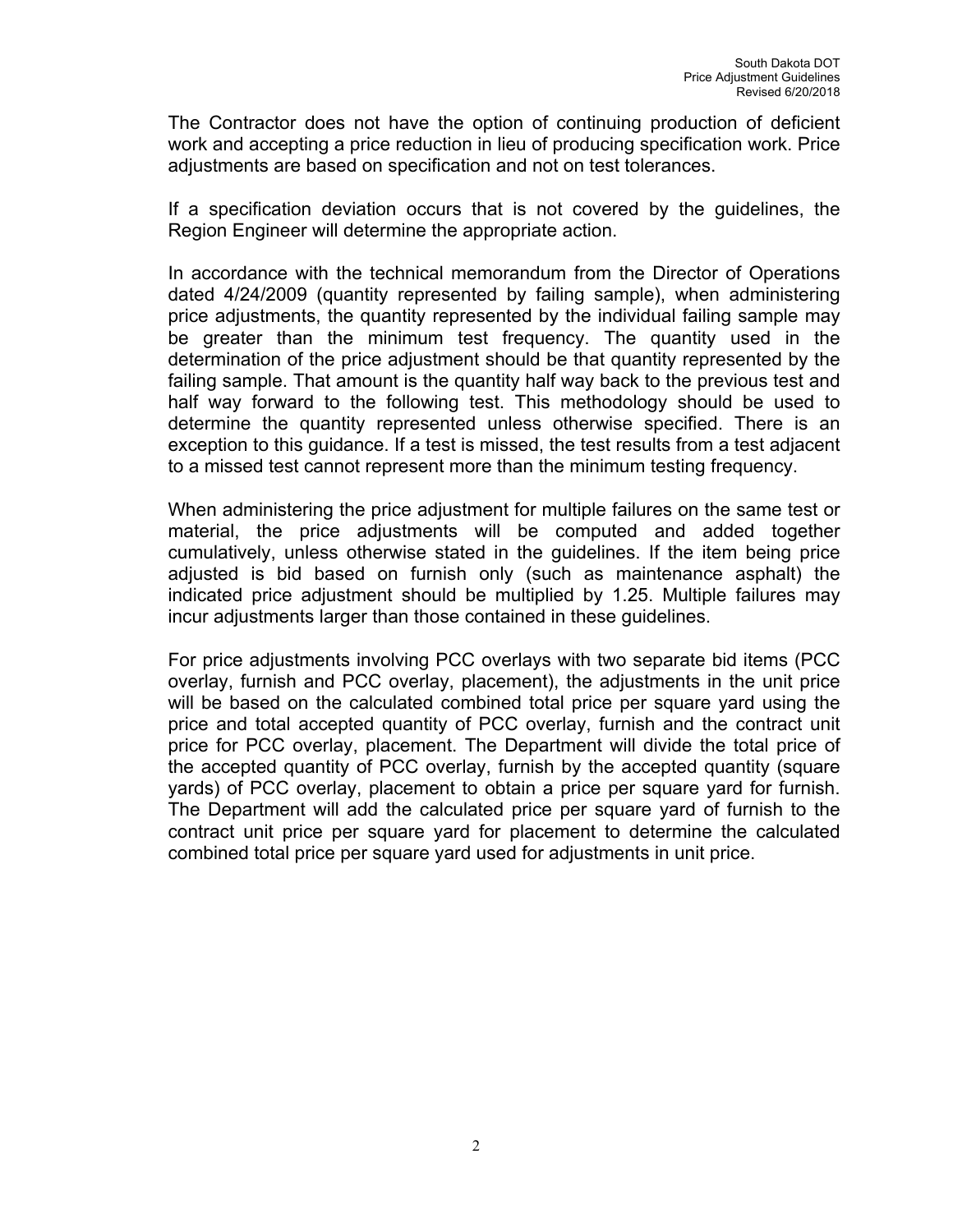## **II. GRADATION DEVIATIONS**

### **Portland Cement Concrete\***

| <b>SIEVE SIZE</b>   | <b>DEDUCTION</b>         |
|---------------------|--------------------------|
| All applicable      | 1% per percent deviation |
|                     |                          |
|                     |                          |
| 3/8 inch Sieve      | 1% per percent deviation |
| #4 Sieve            | 1% per percent deviation |
| #16 Sieve           | 1% per percent deviation |
| #50 Sieve           | 2% per percent deviation |
| #100 Sieve          | 2% per percent deviation |
| Combined #200 Sieve | 1% per 0.1% deviation    |
|                     |                          |

| <b>PROPERTY</b>       | TYPF      | <b>DEDUCTION</b>        |
|-----------------------|-----------|-------------------------|
| Uniformity of Grading |           |                         |
| (Fineness Modulus)    |           |                         |
|                       | Wide Band | 0.5% Per 0.01 deviation |
|                       |           |                         |

### **Other Aggregate Gradations \***

| I SIEVE SIZE           | <b>DEDUCTION</b>         |
|------------------------|--------------------------|
| Sieves larger than #40 | 2% per percent deviation |
| #40 and Finer Sieves   | 4% per percent deviation |

\* All deductions shall be added together cumulatively. If Class D, E, or G Asphalt Concrete is specified, the deduction shall apply to the narrow band. If aggregate is for a maintenance stockpile, reduce deduction applied by 50%.

Note: These guidelines are not to be used on mineral aggregate gradation samples for asphalt concrete mix on Class Q projects.

### **PI and LL Deviations \*\***

| 4% per percent deviation |
|--------------------------|
| 2% per percent deviation |

\*\* Only the higher price adjustment between LL and PI shall be used if both are failing. Note: These guidelines are not to be used on mineral aggregate gradation samples for asphalt concrete mix on Class Q projects.

## **III. LA ABRASION LOSS**

Deduct 2% per percent deviation above specification.

## **IV. SODIUM SULFATE SOUNDNESS LOSS**

Deduct 0.5% per percent deviation above specification.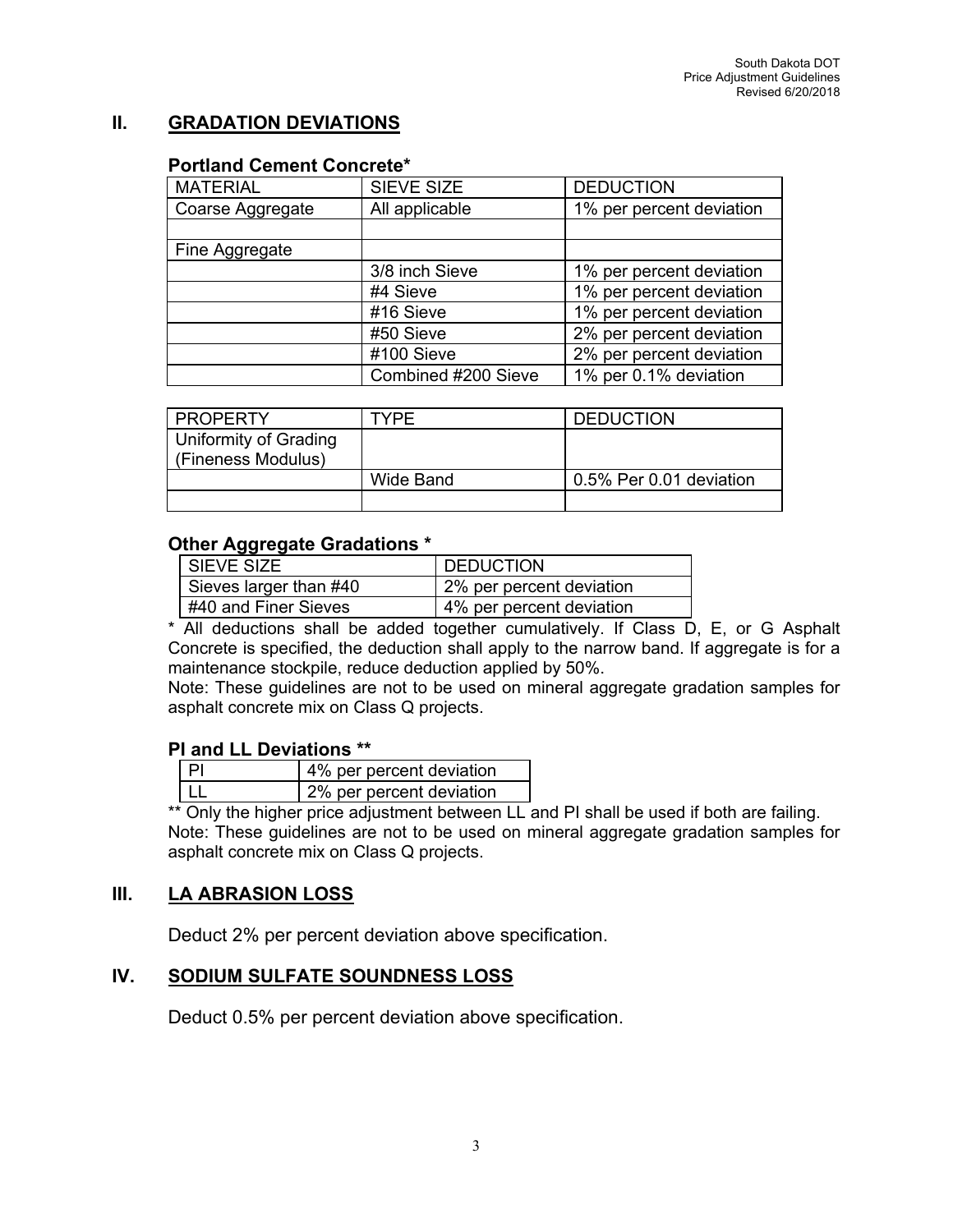## **V. LIGHTWEIGHT PARTICLES**

Deduct 4% per 0.1% deviation above specification.

Note: These guidelines are not to be used on mineral aggregate gradation samples for asphalt concrete mix on Class Q projects.

### **VI. CRUSHED PARTICLES**

Deduct 1% per percent deviation below specification.

Note: These guidelines are not to be used on mineral aggregate gradation samples for asphalt concrete mix on Class Q projects.

### **VII. ASPHALT BINDERS**

The price adjustments for Asphalt Binder are not cumulative and only the highest price adjustment should be used to determine amount paid the Contractor.

Price Adjustment will only be applied when both samples of the bitumen fail to meet the governing specification. The price adjustment for the individual test requirement will be determined using the test result (Sample A or B) closest to the specification limits.

| Original<br><b>Binder</b>     | Rolling Thin Film<br>Oven     |                          |                               |                        | Pressure Aging Vessel |                   | Price<br>Deduction               |
|-------------------------------|-------------------------------|--------------------------|-------------------------------|------------------------|-----------------------|-------------------|----------------------------------|
| Dynamic<br>Shear<br>Rheometer | Dynamic<br>Shear<br>Rheometer | Mass<br>Loss,            | Dynamic<br>Shear<br>Rheometer | <b>Creep Stiffness</b> |                       | Failure<br>Strain |                                  |
| minimum<br>(kPa)              | minimum<br>(kPa)              | $\%$                     | maximum<br>(kPa)              | S, max.<br>(MPa)       | m-value<br>(min.)     | (min.)            |                                  |
| >1.00                         | >2.2                          | 1.0                      | $5000$                        | $300$                  | >0.300                | <b>NA</b>         | 0%                               |
| 1.00 to<br>0.93               | $2.20$ to<br>1.98             | 1.0 <sub>to</sub><br>1.2 | 5000 to 5600                  | 300 to 324             | 0.300 to<br>0.285     | NA                | 0%                               |
| $0.92$ to<br>0.86             | $1.97$ to<br>1.76             | 1.3 <sub>to</sub><br>1.4 | 5601 to 6200                  | 325 to 348             | $0.284$ to<br>0.270   | <b>NA</b>         | $5 - 15%$                        |
| $0.85$ to<br>0.72             | $1.75$ to<br>1.32             | $1.5$ to<br>1.8          | 6201 to 7400                  | 349 to 396             | $0.269$ to<br>0.240   | <b>NA</b>         | 16-35%                           |
| < 0.71                        | < 1.31                        | >1.9                     | >7401                         | >397                   | < 0.239               | NA.               | requires<br>special<br>attention |

## **SHRP PERFORMANCE GRADED BINDERS**

Deviation should be pro-rated to establish exact price reduction within the given range.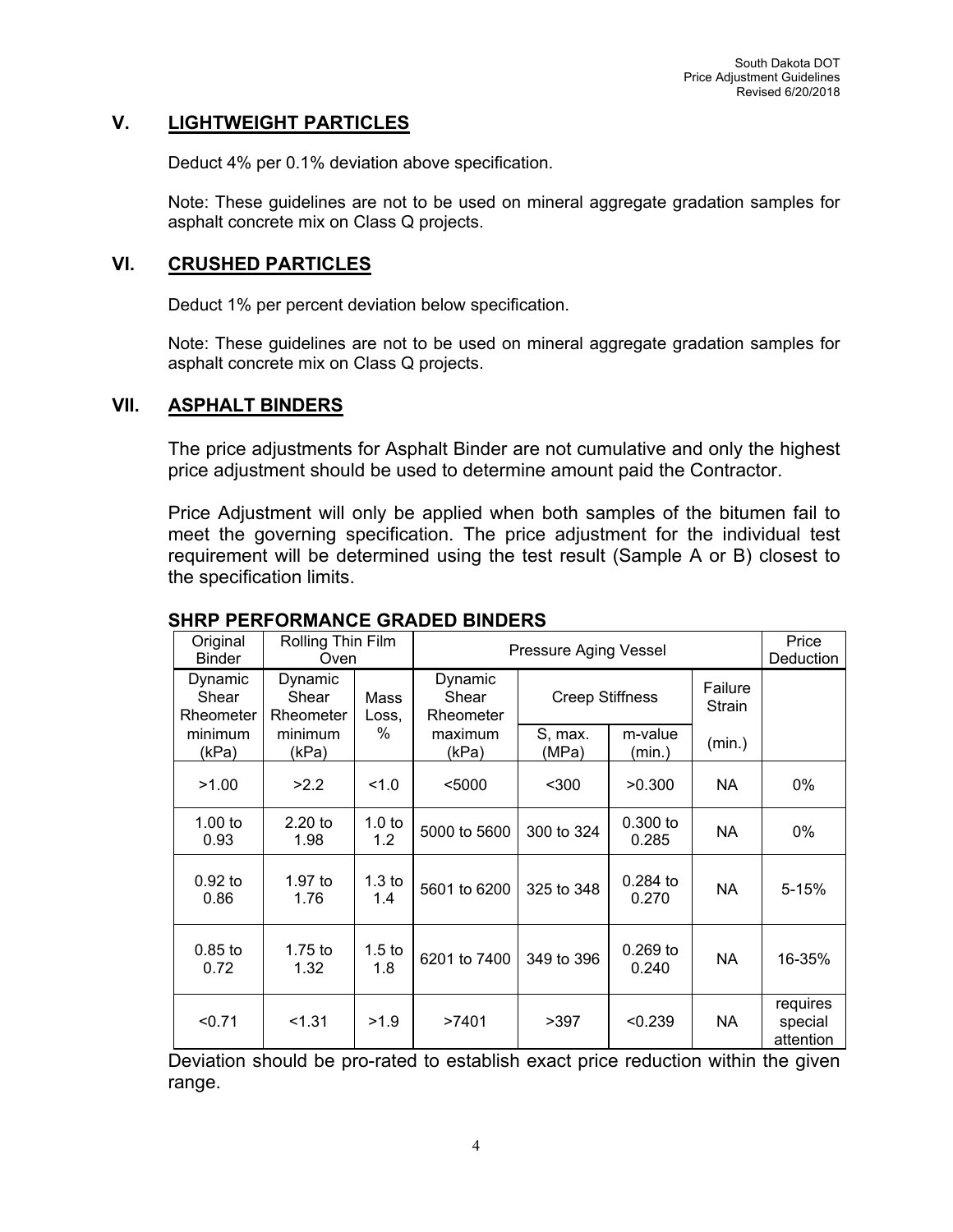### **Tests on Flash Point**

| <b>TEST</b>                                | <b>GRADE</b> | <b>DEVIATION</b> | <b>DEDUCTION</b>              |
|--------------------------------------------|--------------|------------------|-------------------------------|
| <b>Flash Point</b><br>(Cleveland open cup) | All Grades   | $10-15$ °F       | 2%                            |
|                                            |              | 16-30°F          | 5%                            |
|                                            |              | 31-45°F          | 10%                           |
|                                            |              | 46-60°F          | 15%                           |
|                                            |              | l61-75ºF         | 20%                           |
|                                            |              | 76°F or greater  | requires special<br>attention |

## **Tests on Elastic Recovery**

| <b>TEST</b>      | <b>GRADE</b> | <b>DEVIATION</b>    | <b>DEDUCTION</b> |
|------------------|--------------|---------------------|------------------|
| Elastic Recovery | All Grades   | 1-5 under minimum   | 10%              |
|                  |              | 6-10 under minimum  | 20%              |
|                  |              | 11-15 under minimum | 30%              |
|                  |              | 16-20 under minimum | 40%              |
|                  |              | 21-25 under minimum | 50%              |
|                  |              | 26 or greater under | requires special |
|                  |              | minimum             | attention        |

## **VIII. RAPID AND MEDIUM CURING CUTBACK ASPHALTS**

(MC-30, MC-70, MC-250, MC-800, MC-3000, RC-70, RC-800, RC-3000)

Price adjustments for cutback asphalts are not cumulative. Use only the highest price adjustment.

Price Adjustment will only be applied when both samples of the bitumen fail to meet the governing specification. The price adjustment for the individual test requirement will be determined using the test result (Sample A or B) closest to the specification limits.

| י ייטטיי ייט אינט טא |              |                  |                           |
|----------------------|--------------|------------------|---------------------------|
| <b>TEST</b>          | <b>GRADE</b> | <b>DEVIATION</b> | <b>DEDUCTION</b>          |
| Viscosity            | 70           | Below 70 c.s.    | 1.5% deduction per c.s.   |
|                      |              | Above 140 c.s.   | 0.4% deduction per c.s.   |
|                      |              |                  |                           |
| Viscosity            | 250          | Below 250 c.s.   | 0.25% deduction per c.s.  |
|                      |              | Above 500 c.s.   | 0.15% deduction per c.s.  |
|                      |              |                  |                           |
| Viscosity            | 800          | Below 800 c.s.   | 0.15% deduction per c.s.  |
|                      |              | Above 1600 c.s.  | 0.05% deduction per c.s.  |
|                      |              |                  |                           |
| Viscosity            | 3000         | Below 3000 c.s.  | 0.03% deduction per c.s.  |
|                      |              | Above 6000 c.s.  | 0.015% deduction per c.s. |

### **Tests on Viscosity**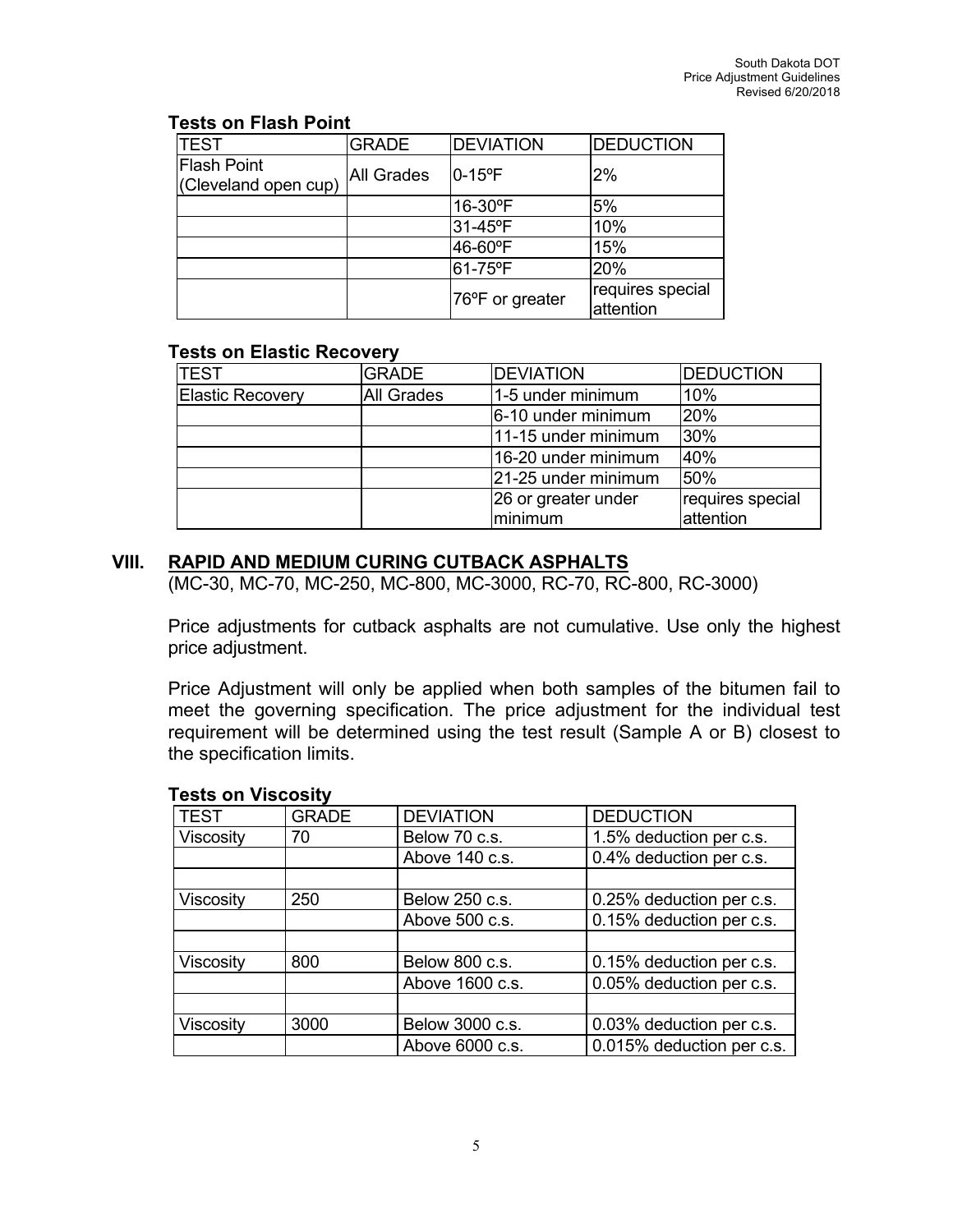## **Tests on Percent Residue from Distillation & Percent Distillation**

| TEST                   | <b>GRADE</b>              | <b>DEDUCTION</b>        |
|------------------------|---------------------------|-------------------------|
| <b>Percent Residue</b> | All Grades and            | Deduct 3.0% per percent |
| From Distillation      | <b>Types</b>              | deviation               |
|                        |                           |                         |
| ∣ Distillation.        | All Grades and   \$200.00 |                         |
|                        | ypes                      |                         |

Note: The Percent Residue from Distillation test measures the amount (volume) of asphalt (as a percentage) collected as the test is performed - up to the 680 degree requirement.

The distillation value is the volume (as a percentage) of the solvent (cutter stock) that is generated during the test as it is performed - up to the 680 degree requirement.

| <b>TEST</b>      | <b>GRADE</b> | <b>DEVIATION</b> | <b>DEDUCTION</b>                   |
|------------------|--------------|------------------|------------------------------------|
| Pen of Residue   | RC Type      | Less than 80 or  | 1% deduction per penetration point |
|                  | All Grades   | greater than 120 | deviation                          |
|                  | MC Type      | Less than 120 or | 1% deduction per penetration point |
|                  | All Grades   | greater than 250 | deviation below the specification  |
|                  |              |                  | limit and 0.5% deduction per       |
|                  |              |                  | penetration point deviation above  |
|                  |              |                  | the specification limit            |
|                  |              |                  |                                    |
| <b>Ductility</b> | All Grades   | $0-2$ cm         | 2%                                 |
|                  | and Types    |                  |                                    |
|                  |              | 3-4 cm           | 5%                                 |
|                  |              | 5-6 cm           | 10%                                |
|                  |              | 7-9 cm           | 15%                                |
|                  |              | 10-12 cm         | 20%                                |
|                  |              | 13 cm or greater | requires special attention         |

### **Test on Residue from Distillation**

#### **Tests on Flash Point**

| <b>TEST</b>                    | <b>GRADE</b>         | <b>DEVIATION</b>        | <b>DEDUCTION</b> |
|--------------------------------|----------------------|-------------------------|------------------|
| Flash Point (Tag. open<br>cup) | All Grades and Types | $0-4$ °F                | 2%               |
|                                |                      |                         |                  |
|                                |                      | $5 - 12$ <sup>o</sup> F | 5%               |
|                                |                      | 13-24°F                 | 10%              |
|                                |                      | 25-36°F                 | 20%              |
|                                |                      | 37°F or greater         | requires special |
|                                |                      |                         | attention        |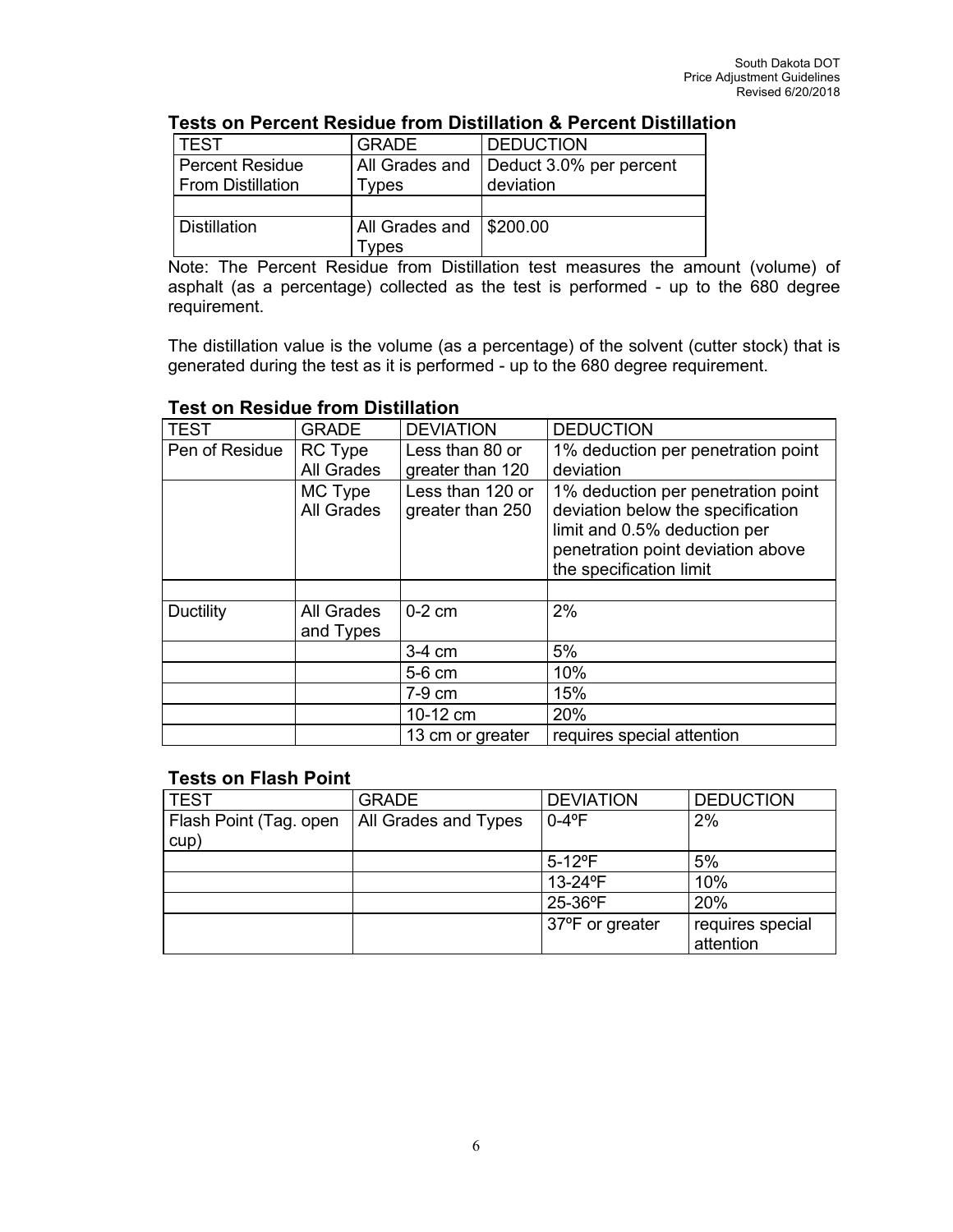# **IX. SLOW CURING CUTBACK ASPHALT**

(SC-70, SC-250, SC-800, SC-3000)

Price adjustments for cutback asphalt are not cumulative. Use only the highest price adjustment.

Price Adjustment will only be applied when both samples of the bitumen fail to meet the governing specification. The price adjustment for the individual test requirement will be determined using the test result (Sample A or B) closest to the specification limits.

### **Tests on Viscosity**

| <b>TEST</b> | <b>GRADE</b> | <b>DEVIATION</b> | <b>DEDUCTION</b>          |
|-------------|--------------|------------------|---------------------------|
| Viscosity   | 70           | Below 70 c.s.    | 1.5% deduction per c.s.   |
|             |              | Above 140 c.s.   | 0.4% deduction per c.s.   |
|             |              |                  |                           |
| Viscosity   | 250          | Below 250 c.s.   | 0.25% deduction per c.s.  |
|             |              | Above 500 c.s.   | 0.15% deduction per c.s.  |
|             |              |                  |                           |
| Viscosity   | 800          | Below 800 c.s.   | 0.15% deduction per c.s.  |
|             |              | Above 1600 c.s.  | 0.05% deduction per c.s.  |
|             |              |                  |                           |
| Viscosity   | 3000         | Below 3000 c.s.  | 0.03% deduction per c.s.  |
|             |              | Above 6000 c.s.  | 0.015% deduction per c.s. |

### **Test on Residue from Distillation**

| <b>TEST</b>                    | <b>GRADE</b> | <b>DEVIATION</b> | <b>DEDUCTION</b> |
|--------------------------------|--------------|------------------|------------------|
| Asphalt Residue of             | All          | $0 - 1.9%$       | 1.5%             |
| 100 Pen by Weight              | Grades       |                  |                  |
|                                |              | $2\% - 3.9\%$    | 3%               |
|                                |              | 4% - 5.9%        | 7%               |
|                                |              | $6\% - 7.9\%$    | 12%              |
|                                |              | $8\% - 10\%$     | 20%              |
|                                |              |                  |                  |
| <b>Distillation Test Total</b> | All          | Variable         | \$200.00         |
| distillate @ 680°F             | Grades       |                  |                  |
| Percent by Volume              |              |                  |                  |

### **Tests on Flash Point**

| <b>TEST</b>       | <b>GRADE</b>   | <b>DEVIATION</b>       | <b>DEDUCTION</b> |
|-------------------|----------------|------------------------|------------------|
| Flash Point (Tag. | All Grades and | $0 - 4$ <sup>o</sup> F | 2%               |
| open cup)         | Types          |                        |                  |
|                   |                | $5-12$ <sup>o</sup> F  | 5%               |
|                   |                | 13-24°F                | 10%              |
|                   |                | 25-36°F                | 20%              |
|                   |                | 37°F or greater        | requires special |
|                   |                |                        | attention        |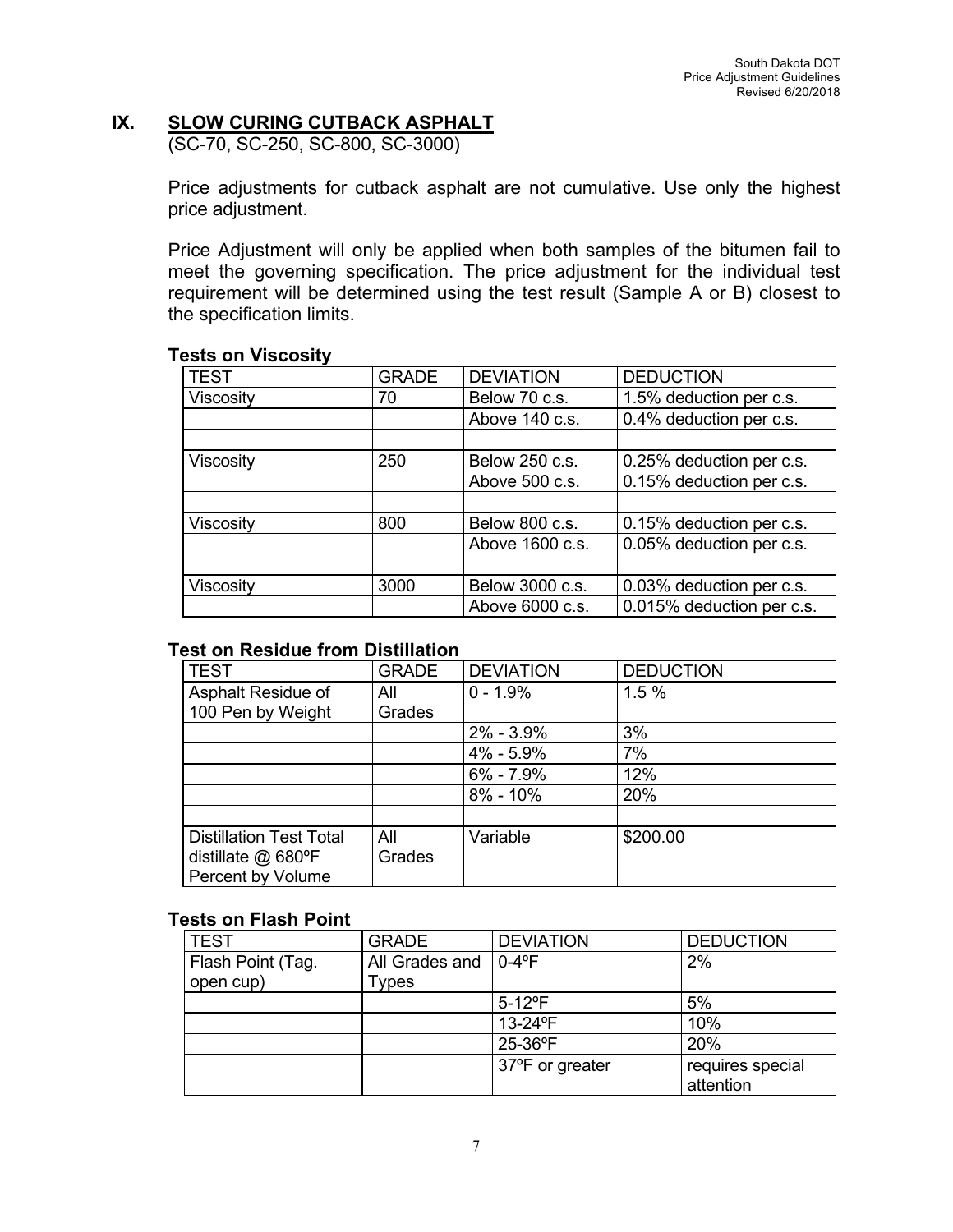# **X. EMULSIFIED ASPHALT**

Price adjustments for emulsified asphalt are not cumulative. Use only the highest price adjustment.

Price Adjustment will only be applied when both samples of the bitumen fail to meet the governing specification. The price adjustment for the individual test requirement will be determined using the test result (Sample A or B) closest to the specification limits.

| <b>TEST</b>              | <b>GRADE</b>                                         | <b>DEVIATION</b> | <b>DEDUCTION</b>                                                                                                                            |
|--------------------------|------------------------------------------------------|------------------|---------------------------------------------------------------------------------------------------------------------------------------------|
| Viscosity (Sabolt Furol) | SS, CSS                                              | Variable         | Deduct 3.0% per 1 second<br>deviation below the<br>specification limit and 1.0%<br>per 1 second deviation<br>above the specification limit. |
|                          | AE, HF,<br>CRS, CIR,<br>or other<br><b>Emulsions</b> | Variable         | Deduct 2.0% per 1 second<br>deviation below the<br>specification limit and 0.5%<br>per 1 second deviation<br>above the specification limit. |

## **Tests on Viscosity**

## **Tests on Demulsibility**

| <b>GRADE</b>         | <b>DEVIATION</b> | <b>DEDUCTION</b> |
|----------------------|------------------|------------------|
| All Grades and Types | 1-7              | 2%               |
|                      | $8 - 15$         | 5%               |
|                      | $16 - 25$        | 15%              |
|                      | 26 or greater    | 25%              |

### **Tests on Percent Residue from Distillation & Percent Distillation**

| l TEST                                       | <b>GRADE</b>          | <b>IDEVIATION</b> | <b>DEDUCTION</b>            |
|----------------------------------------------|-----------------------|-------------------|-----------------------------|
| Percent Residue from   All Grades   Variable |                       |                   | 3.0 % per Percent deviation |
| l Distillation                               | and Types             |                   |                             |
| l *Sieve                                     | All Grades   Variable |                   | Deduct 0.2% per 0.1%        |
|                                              | and Types             |                   | deviation                   |

\* If successful application of the material has been achieved in the field deduction may be waived.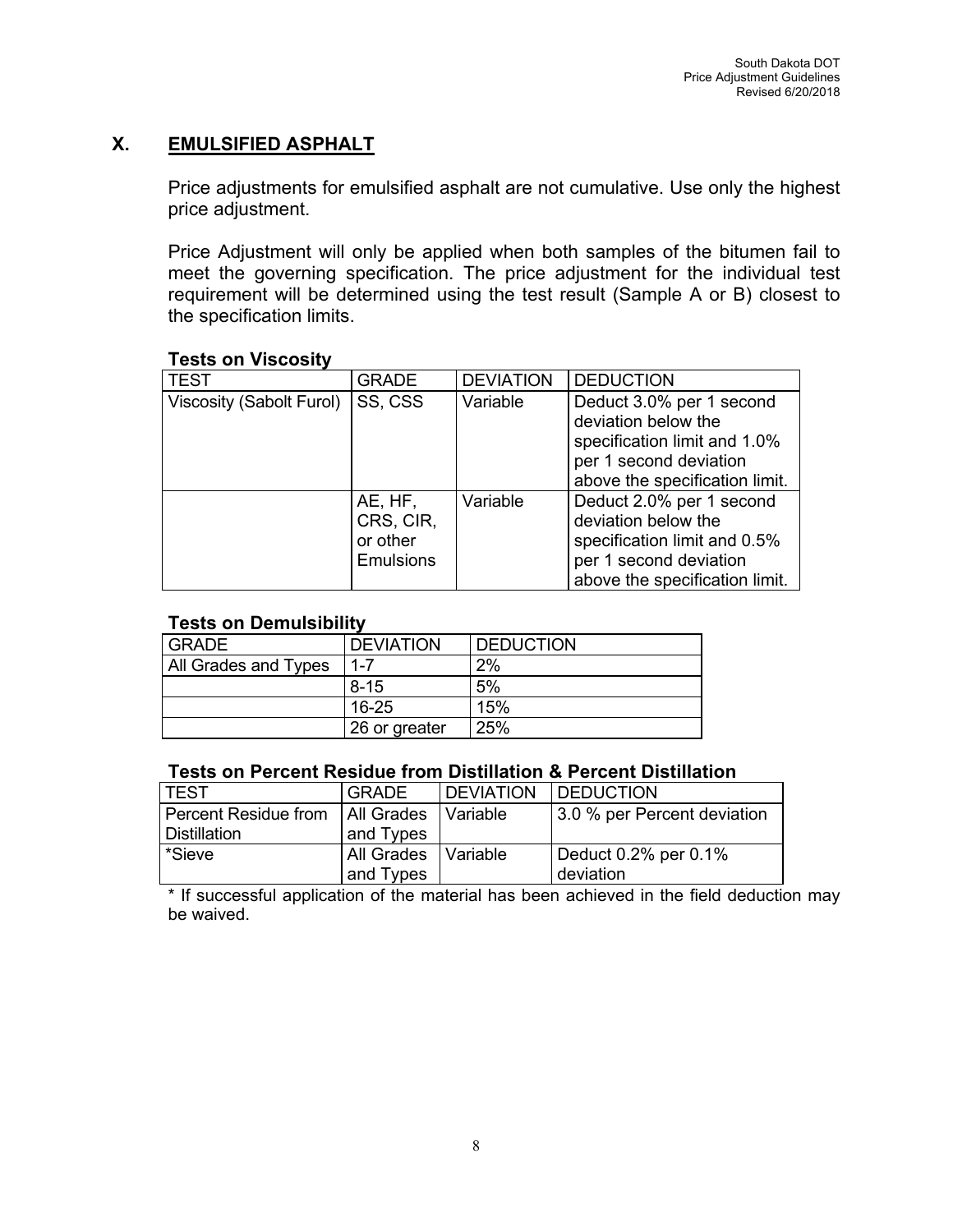# **Test on Residue from Distillation**

| <b>TEST</b>      | <b>GRADE</b>                                                | <b>DEVIATION</b> | <b>DEDUCTION</b>                                                                                                                           |
|------------------|-------------------------------------------------------------|------------------|--------------------------------------------------------------------------------------------------------------------------------------------|
| Pen of Residue   | CS, SS, RS,<br>CRS, CMS, CSS,<br>and all other<br>emulsions | Variable         | Deduct 0.75% per<br>penetration point below the<br>specification limit and 0.5%<br>per penetration point above<br>the specification limit. |
|                  | SS-1h, CSS-1h                                               | Variable         | Deduct 2.0% per penetration<br>point below the specification<br>limit and 0.5% per<br>penetration point above the<br>specification limit.  |
|                  | AE, HF                                                      | Variable         | Deduct 0.5% per penetration<br>point deviation                                                                                             |
| <b>Ductility</b> | All Grades and<br><b>Types</b>                              | $0-2$ cm         | 2%                                                                                                                                         |
|                  |                                                             | $3-4$ cm         | 5%                                                                                                                                         |
|                  |                                                             | 5-6 cm           | 10%                                                                                                                                        |
|                  |                                                             | 7-9 cm           | 15%                                                                                                                                        |
|                  |                                                             | 10-12 cm         | 20%                                                                                                                                        |
|                  |                                                             | 13 cm or greater | requires special attention                                                                                                                 |
| Softening Point  | All Grades and<br><b>Types</b>                              | $1-5$ °F         | 2%                                                                                                                                         |
|                  |                                                             | $6-10$ °F        | 10%                                                                                                                                        |
|                  |                                                             | 11-15°F          | 30%                                                                                                                                        |
|                  |                                                             | 16°F or greater  | requires special attention                                                                                                                 |

# **Test on Float**

| <b>TEST</b> | <b>GRADE</b>         | <b>RANGE</b>         | <b>DEDUCTION</b> |
|-------------|----------------------|----------------------|------------------|
| Float       | All Grades and Types | 1200-1151 seconds    | 0.5%             |
|             |                      | 1150-1051 seconds    | 1.0%             |
|             |                      | 1050-951 seconds     | 2.0%             |
|             |                      | 950-851 seconds      | 5.0%             |
|             |                      | 850-751 seconds      | 10.0%            |
|             |                      | 750-651 seconds      | 20.0%            |
|             |                      | 650-551 seconds      | 30.0%            |
|             |                      | 550-451 seconds      | 40.0%            |
|             |                      | 450-351 seconds      | 45.0%            |
|             |                      | 350 seconds and less | requires special |
|             |                      |                      | attention        |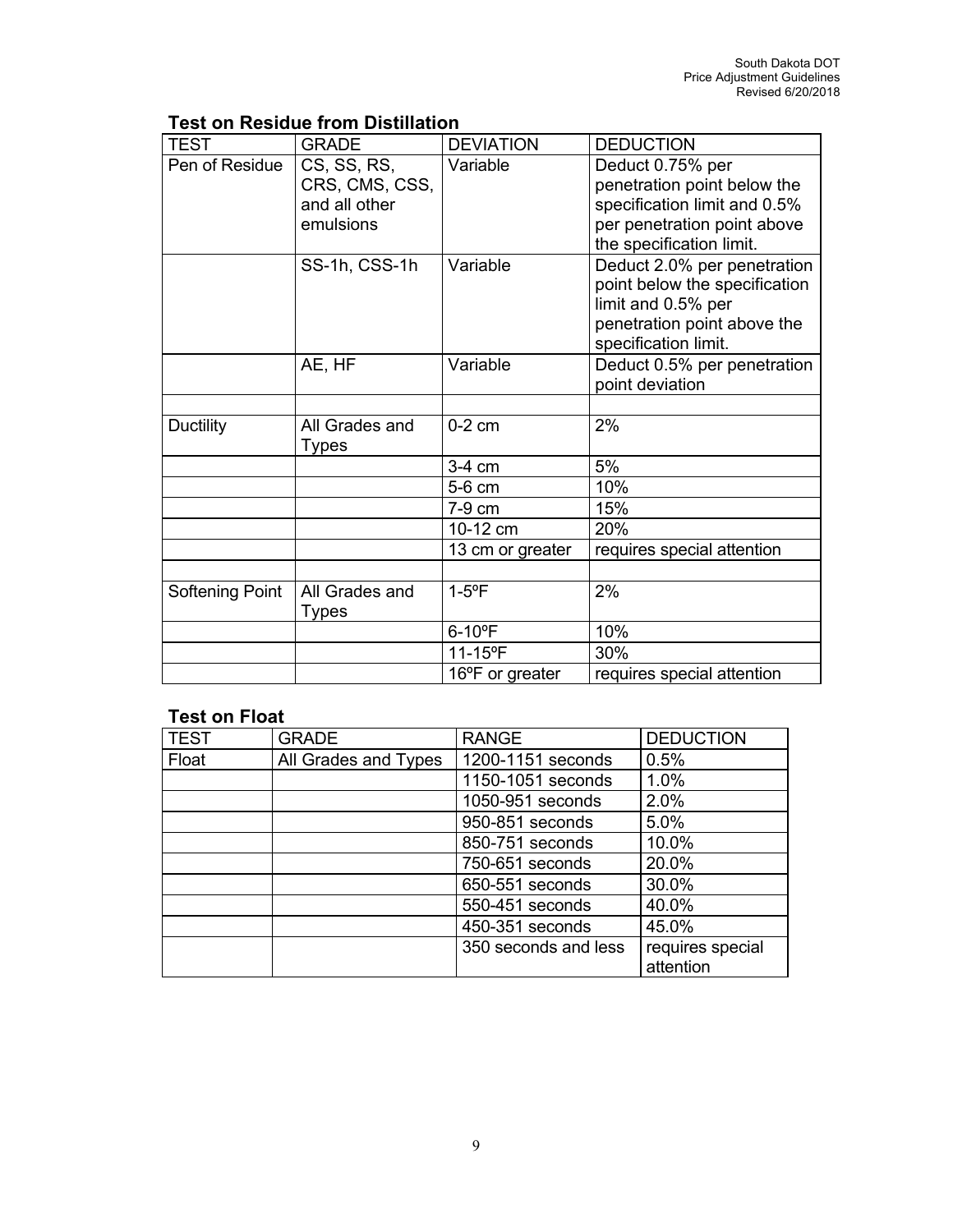# **Tests on Elastic Recovery**

| l TEST                        | <b>GRADE</b> | <b>DEVIATION</b>    | <b>DEDUCTION</b> |
|-------------------------------|--------------|---------------------|------------------|
| Elastic Recovery   All Grades |              | 1-5 under minimum   | 10%              |
|                               |              | 6-10 under minimum  | 20%              |
|                               |              | 11-15 under minimum | $^{\prime}$ 30%  |
|                               |              | 16-20 under minimum | 40%              |
|                               |              | 21-25 under minimum | 50%              |

### **Tests on Solubility in Trichloroethylene**

| <b>TEST</b>       | <b>GRADE</b> | <b>DEVIATION</b> | <b>DEDUCTION</b> |     |
|-------------------|--------------|------------------|------------------|-----|
| Solubility in     | All Grades   | ' Variable       | 0.1%<br>Deduct   | per |
| Trichloroethylene |              |                  | 0.1% deviation   |     |

# **XI. LOW OR HIGH ASPHALT CONTENT**

| <b>DEVIATION BELOW</b><br><b>PROJECT MIX</b><br><b>ASPHALT CONTENT</b><br><b>TOLERANCES</b> | <b>SUBSURFACE</b><br><b>COURSE &amp;</b><br><b>SHOULDER</b><br><b>COURSE</b> | <b>SURFACE COURSE</b> |
|---------------------------------------------------------------------------------------------|------------------------------------------------------------------------------|-----------------------|
| 0.1                                                                                         | 0.5%                                                                         | 0.5%                  |
| 0.2                                                                                         | 0.5%                                                                         | 1.5%                  |
| 0.3                                                                                         | 1.5%                                                                         | 3.5%                  |
| 0.4                                                                                         | 3.0%                                                                         | 6.0%                  |
| 0.5                                                                                         | 4.5%                                                                         | 9.0%                  |
| 0.6                                                                                         | 6.5%                                                                         | 12.5%                 |
| 0.7                                                                                         | 9.0%                                                                         | 16.0%                 |
| 0.8                                                                                         | 12.0%                                                                        | 20.5%                 |
| 0.9                                                                                         | 14.5%                                                                        | 25.0%                 |
| 1.0                                                                                         | 19.0%                                                                        | 30.0%                 |
| 1.1                                                                                         | 23.0%                                                                        | 36.0%                 |
| 1.2                                                                                         | 27.0%                                                                        | 42.0%                 |

Note: Percent deductions are of project contract unit price for asphalt concrete.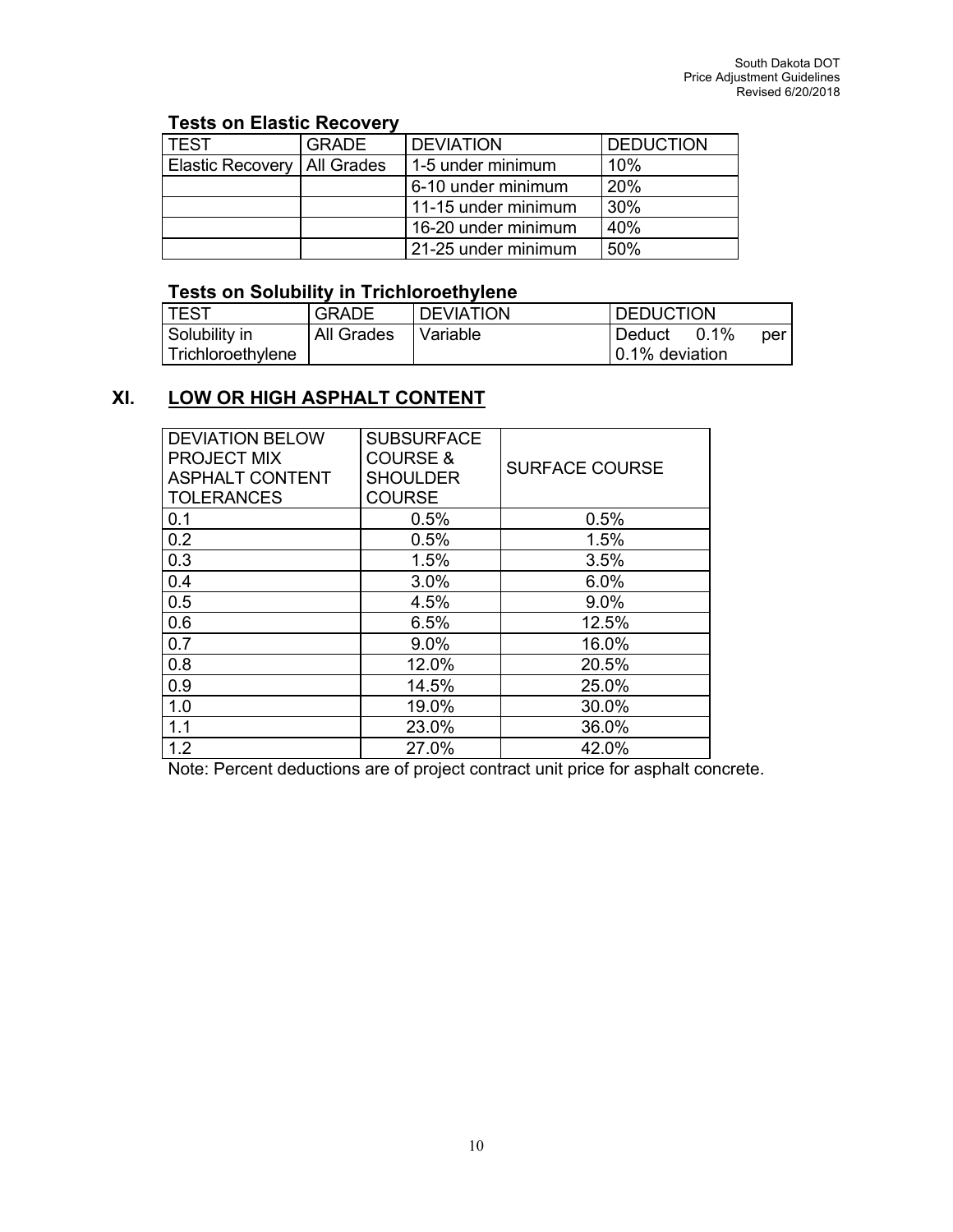| <b>DEVIATION ABOVE</b><br><b>PROJECT MIX</b> | <b>SUBSURFACE</b><br><b>COURSE &amp;</b> |                       |
|----------------------------------------------|------------------------------------------|-----------------------|
| <b>ASPHALT CONTENT</b>                       | <b>SHOULDER</b>                          | <b>SURFACE COURSE</b> |
| <b>TOLERANCES</b>                            | <b>COURSE</b>                            |                       |
| 0.1                                          | 0.5%                                     | 0.5%                  |
| 0.2                                          | 0.5%                                     | 0.5%                  |
| 0.3                                          | 1.0%                                     | 1.5%                  |
| 0.4                                          | 1.5%                                     | 3.0%                  |
| 0.5                                          | 2.5%                                     | 4.5%                  |
| 0.6                                          | 4.0%                                     | 6.5%                  |
| 0.7                                          | 6.0%                                     | 9.0%                  |
| 0.8                                          | 7.5%                                     | 12.0%                 |
| 0.9                                          | $9.0\%$                                  | 14.5%                 |
| 1.0                                          | 11.0%                                    | 19.0%                 |
| 1.1                                          | 12.5%                                    | 23.0%                 |
| 1.2                                          | 15.0%                                    | 27.5%                 |

Note: Percent deductions are of project contract unit price for asphalt concrete. In addition to the above deduction, no payment will be made for excess asphalt binder in the mix. Therefore, when using these percentages, ensure that the Engineer has not paid for excess asphalt binder above the project mix tolerances.

## **XII. LOW OR HIGH HYDRATED LIME CONTENT**

No payment will be made for excess hydrated lime in the mix. Therefore, ensure the Engineer has not paid for excess hydrated lime above the project mix tolerances and apply the minimum price adjustment. The table below should be used for low hydrated lime content.

| Daily Oil Content                  | Lime content below job mix formula target |                    |                          |
|------------------------------------|-------------------------------------------|--------------------|--------------------------|
|                                    | $-0.11$ to $-0.21$                        | $-0.21$ to $-0.31$ | $\vert$ -0.31 or greater |
| At or above job mix formula target | $2.0 - 4.0\%$                             | 4.0-6.0%           | $6.0 - 20.0\%$           |
| Below job mix formula target       | $4.0 - 6.0\%$                             | $6.0 - 8.0\%$      | 8.0-20.0%                |

Note: Percent deductions are of project contract unit price for asphalt concrete.

Deviation should be pro-rated to establish exact price reduction within the given range.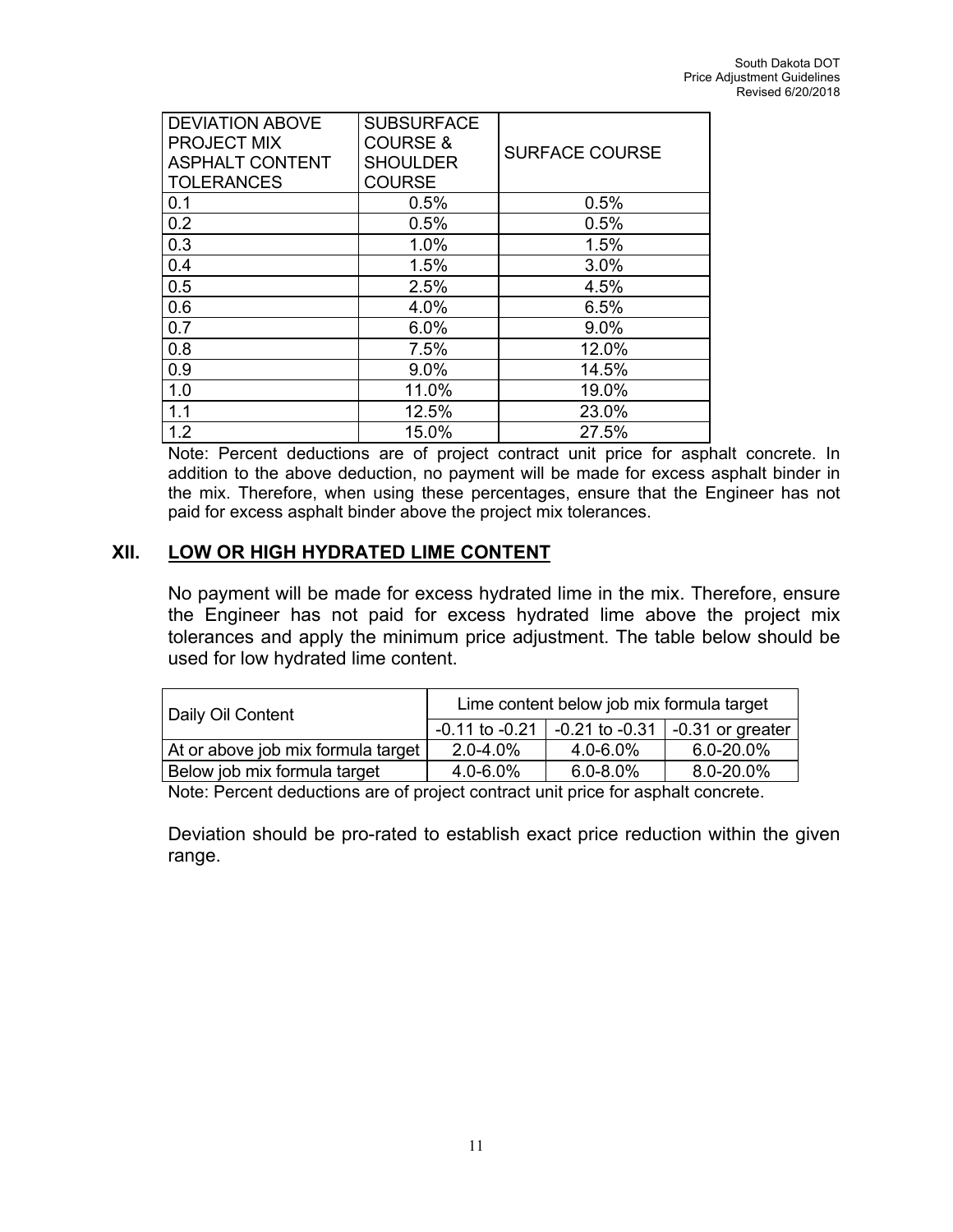## **XIII. ASPHALT CONCRETE DENSITY**

These guidelines are not to be used on Class Q mix subject to pay factor analysis.

### **\*Lot Average Deviations** (Applied to the whole lot.)

| Amount of Deviation | 1%   | $2\%$     | $-3\%$ | -4%    |
|---------------------|------|-----------|--------|--------|
| Deduction           | ጋ-5% | $5 - 10%$ | 10-20% | 20-30% |

Deviation should be pro-rated to establish exact price reduction within the given range. Normally the middle of the band should be selected, with the adjustments up and down from the middle of the band made depending on the circumstances involved.

## **\*Individual Test Deviations**

- If there are 3 or more tests below specification, then apply an additional 2% deduction to the lot.
- If there are 2 or more tests 2% below specification, then apply an additional 2% deduction to the lot.
- If there are any tests 3% or more below specification, then apply an additional 3% deduction to the lot.
- \* All deductions shall be added together cumulatively.

## **XIV. ASPHALT CONCRETE AIR VOIDS**

These guidelines are not to be used on Class Q mix subject to pay factor analysis.

| MATERIAL TYPE                      | <b>DEDUCTION</b>                                      |
|------------------------------------|-------------------------------------------------------|
| <b>Blade Laid Asphalt Concrete</b> | Deduct 0.25% per 0.1 % deviation above or below       |
|                                    | tolerance                                             |
| Non-pay factor Class Q mix         | Deduct 0.5% per 0.1 % deviation below tolerance<br>Or |
|                                    | Deduct 0.25 % per 0.1% deviation above tolerance      |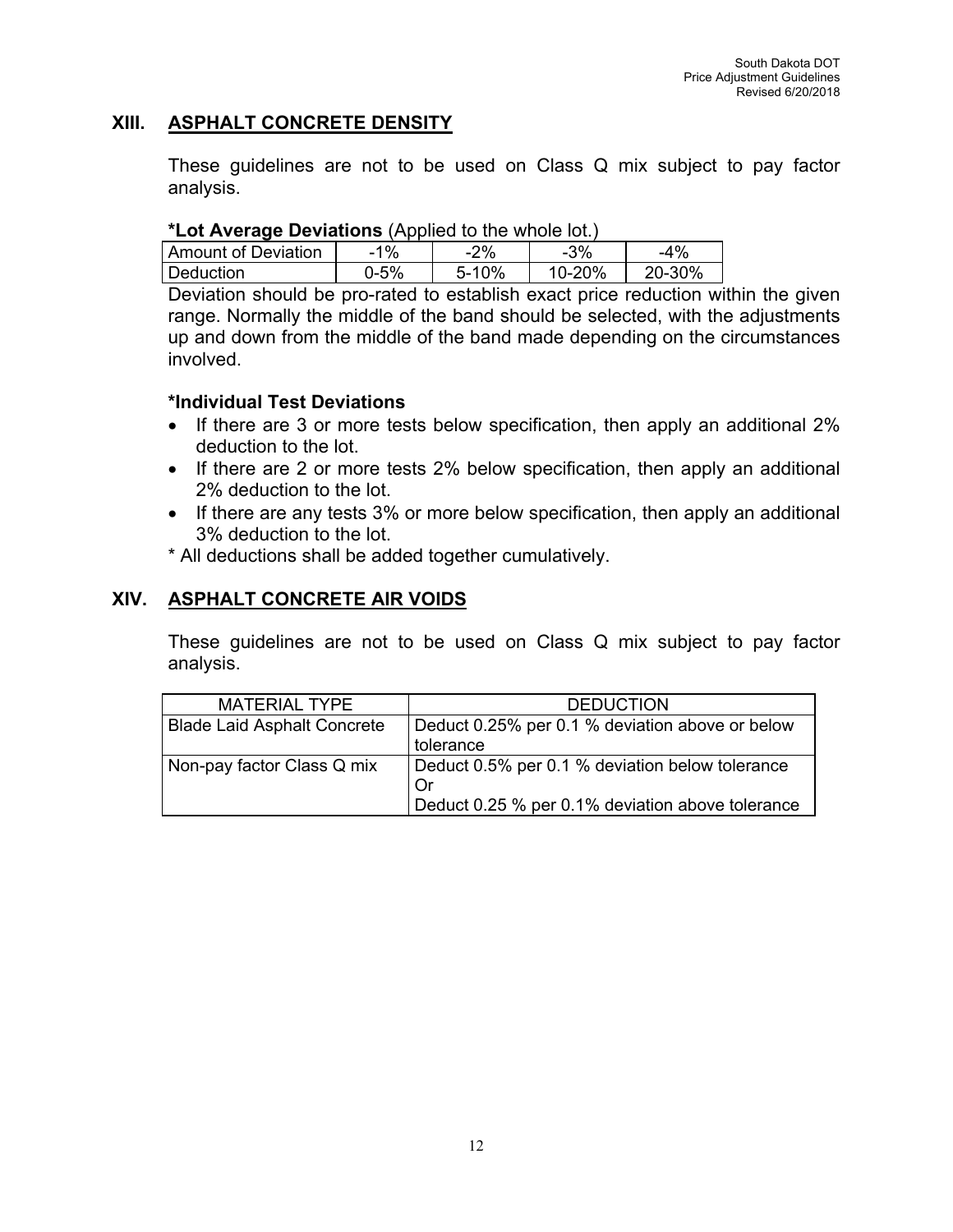## **XV. PORTLAND CEMENT CONCRETE AIR DEVIATIONS**

The values in the chart below correspond to the percent air deviation from specification.

| PERCENT AIR          | <b>BRIDGE</b>   | PRE-            | LOW             | PCCP,           | <b>SPALL</b>    | LATEX           |
|----------------------|-----------------|-----------------|-----------------|-----------------|-----------------|-----------------|
| <b>DEVIATION</b>     | <b>DECK</b>     | <b>STRESSED</b> | <b>SLUMP</b>    | STRUCTURAL,     | <b>REPAIR</b>   | <b>MODIFIED</b> |
|                      | <b>CONCRETE</b> | &               | <b>DENSE</b>    | <b>CAST IN</b>  | <b>CONCRETE</b> | <b>CONCRETE</b> |
|                      |                 | <b>PRECAST</b>  | <b>CONCRETE</b> | PLACE M6 &      |                 |                 |
|                      |                 | <b>CONCRETE</b> |                 | <b>DRILLED</b>  |                 |                 |
|                      |                 |                 |                 | <b>SHAFT</b>    |                 |                 |
|                      |                 |                 |                 | <b>CONCRETE</b> |                 |                 |
| $> -2.5%$            | X               | X               | X               | X               | X               | X               |
| $-2.5\%$ To $-2.0\%$ | X               | X               | X               | X               | X               | X               |
| $-2.0\%$ To $-1.5\%$ | X               | X               | X               | $*60 - 30\%$    | X               | X               |
| $-1.5\%$ To $-1.0\%$ | $30 - 15%$      | X               | X               | **30 - 15%      | X               | X               |
| $-1.0\%$ To $-0.5\%$ | $15 - 5%$       | X               | $30 - 5%$       | $15 - 5%$       | 15 - 5%         | X               |
| $-0.5\%$ To 0.0%     | $5 - 0\%$       | $10 - 0\%$      | $5 - 0\%$       | $5 - 0\%$       | $5 - 0\%$       | $5 - 0\%$       |
| $0.0\%$ To +0.5%     | $0 - 2%$        | $0 - 2%$        | $0 - 2%$        | $0 - 2%$        | $0 - 5%$        | $0 - 2%$        |
| $+0.5\%$ To $+1.0\%$ | $2 - 5%$        | $2 - 5%$        | $2 - 5%$        | $2 - 5%$        | $5 - 10%$       | $2 - 5%$        |
| $+1.0\%$ To $+1.5\%$ | $5 - 10%$       | $5 - 10%$       | $5 - 10\%$      | $5 - 8%$        | Ζ               | $5 - 8%$        |
| $+1.5\%$ To $+2.0\%$ | $10 - 15%$      | 10 - 15%        | $10 - 15%$      | $8 - 10\%$      | Z               | $8 - 10\%$      |
| $+2.0\%$ To $+2.5\%$ | 15 - 25%        | 15 - 25%        | 15 - 25%        | $10 - 12%$      | $\overline{Z}$  | 10 - 12%        |
| $+2.5\%$ To $+3.0\%$ | Ζ               | Ζ               | $25 - 30\%$     | Z               | Z               | 12 - 14%        |
| $+3.0\%$ To $+3.5\%$ | Ζ               | Z               | Ζ               | Z               | Z               | 14 - 16%        |
| +3.5% To +4.0%       | $\overline{Z}$  | $\overline{Z}$  | $\overline{Z}$  | $\overline{Z}$  | $\overline{Z}$  | 16 - 18%        |
| $> +4.0%$            | Z.              | Z               | Z               | $\overline{Z}$  | Z               | Ζ               |

X - Unacceptable

Z - Contact Concrete Engineer for recommendation

**\*\*** - If concrete is susceptible to freeze-thaw, it shall be considered unacceptable.

Low strength in addition to entrained air deviation – add an additional price adjustment as the situation warrants. Note: Concrete Engineer should be consulted for recommendation.

Deviation should be pro-rated to establish exact price reduction within the given range.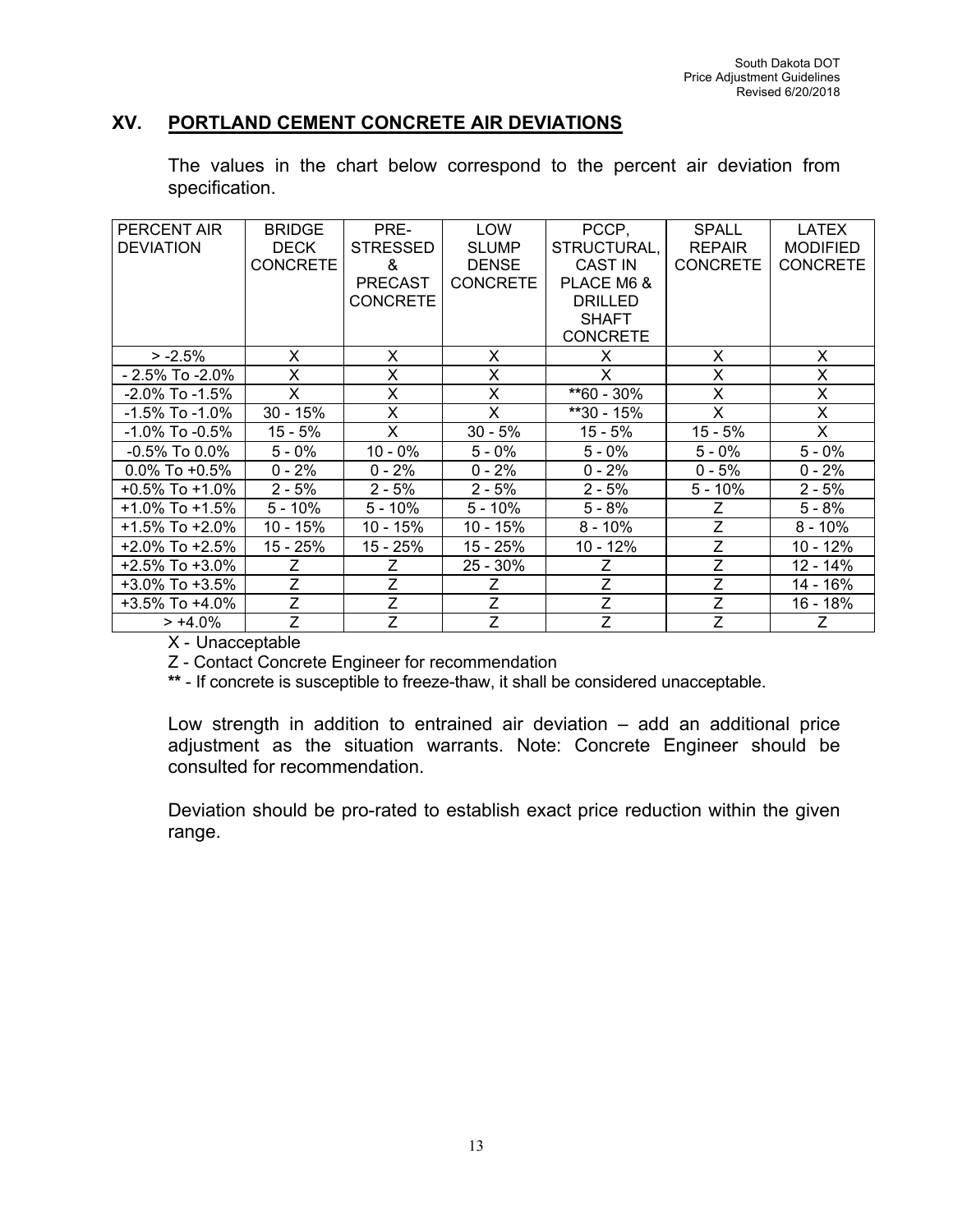### **XVI. PORTLAND CEMENT CONCRETE SLUMP DEVIATIONS**

| <b>SLUMP</b><br><b>DEVIATION</b> | <b>SLIPFORM</b><br><b>PAVING</b> | <b>BRIDGE</b><br><b>DECK</b><br><b>CONCRETE</b> | <b>PRESTRESSED</b><br><b>CONCRETE</b> | <b>LOW SLUMP</b><br><b>DENSE</b><br><b>CONCRETE</b> | <b>PRECAST</b><br><b>AND ALL</b><br><b>OTHER</b><br><b>CONCRETE</b> |
|----------------------------------|----------------------------------|-------------------------------------------------|---------------------------------------|-----------------------------------------------------|---------------------------------------------------------------------|
| $0" - 1/2"$                      | $0 - 4\%$                        | $0 - 4%$                                        | $0 - 4%$                              | $0 - 10\%$                                          | $0 - 4%$                                                            |
| $1/2" - 1"$                      | $4 - 12%$                        | $4 - 20%$                                       | $4 - 20%$                             | $10 - 40%$                                          | $4 - 12%$                                                           |
| $1" - 1\frac{1}{3}$              | $12 - 35%$                       | $20 - 40%$                                      | $20 - 40%$                            | Unacceptable                                        | 12 - 20%                                                            |
| $1\frac{1}{2}$ " - 2"            | $35 - 50\%$                      | Unacceptable                                    | Unacceptable                          | Unacceptable                                        | $20 - 35%$                                                          |
| $2" - 2\frac{1}{2}"$             | Unacceptable                     | Unacceptable                                    | Unacceptable                          | Unacceptable                                        | $35 - 50%$                                                          |
| $2\frac{1}{2}$ – 3"              | Unacceptable                     | Unacceptable                                    | Unacceptable                          | Unacceptable                                        | $50 - 85%$                                                          |

The values in the chart below correspond to the slump deviation.

High water cement ratio or low strength in conjunction with high slump deviation – add an additional price adjustment as the situation warrants. Note: Concrete Engineer should be consulted for recommendation.

Deviation should be pro-rated to establish exact price reduction within the given range.

## **XVII. LOW SLUMP DENSE CONCRETE OVERLAY DENSITY**

#### **\*Lot Average Deviations** (Applied to the whole lot.)

| Amount of Deviation | $1\%$  | ?%  | $-3%$            |
|---------------------|--------|-----|------------------|
| Deduction           | $10\%$ | 25% | Remove & Replace |

### **\*Individual Test Deviations**

- If there 2 or more tests below specification, then apply an additional 2% deduction to the lot.
- If there are any tests 2% below specification, then apply an additional 2% deduction to the lot.
- If there are any tests 3% or more below specification, then apply an additional 5% deduction to the lot.

\* All deductions shall be added together cumulatively.

## **XVIII. PORTLAND CEMENT CONCRETE STRENGTH DEVIATION**

For concrete subject to the compressive strength testing requirements of Section 460.3 B. and determined able to remain in place and subject to a price adjustment, the price adjustment will be determined using the following table.

For all other concrete, the compressive strength of the 28-day cylinder and the 28-day backup cylinder (without correcting back to 28 days) shall be averaged to determine the compressive strength. The price adjustment will be determined using the following table. Concrete may be required to be removed and replaced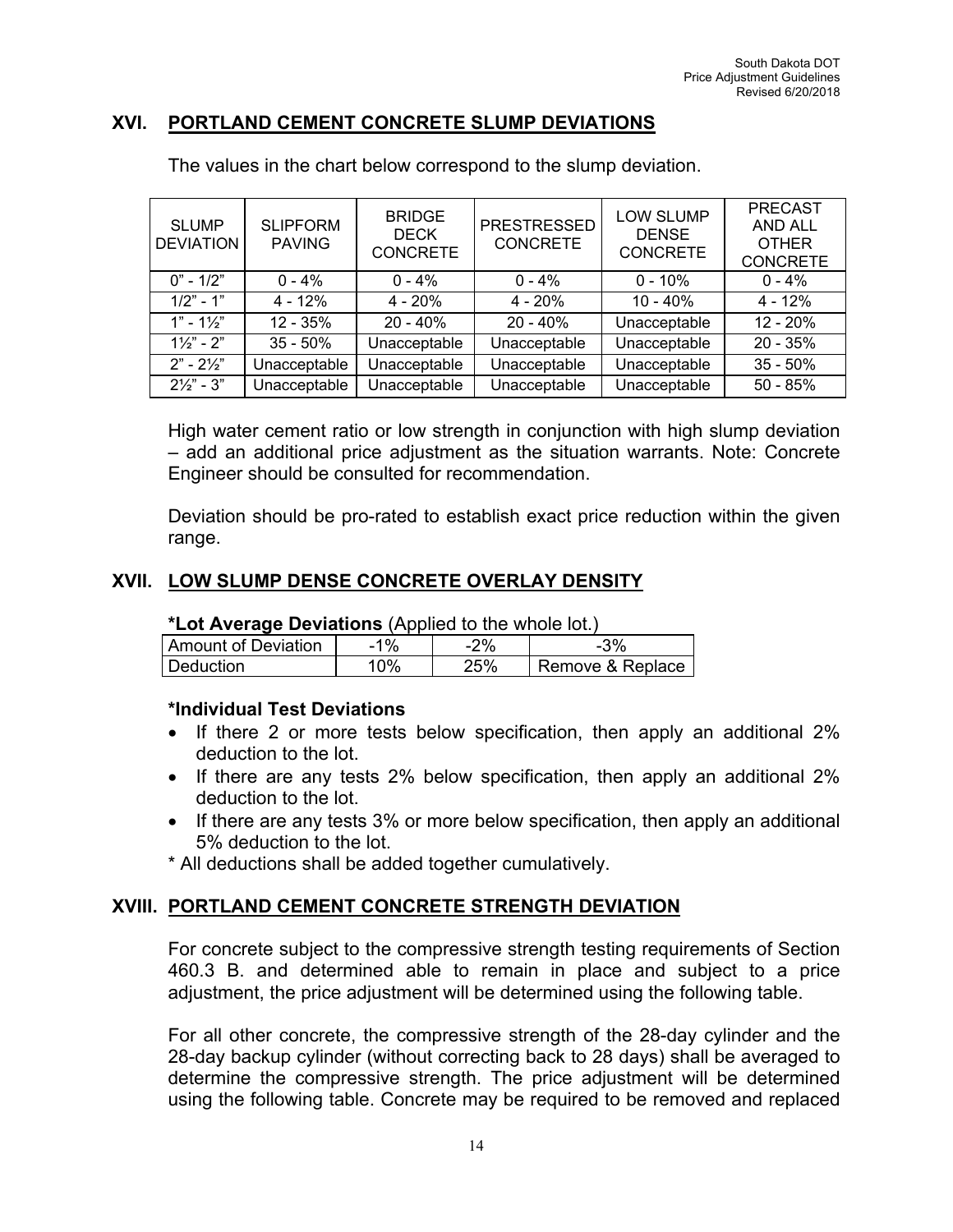if material is determined not structurally adequate.

These price adjustment guidelines shall not apply to precast concrete.

| <b>Amount Below</b> |                            |
|---------------------|----------------------------|
| Specified 28 Day    | <b>Percent Reduction</b>   |
| Compressive         | <b>Applied to Contract</b> |
| Strength            | <b>Unit Price</b>          |
| 0 to 100 psi        | $0 - 2%$                   |
| 100 to 200 psi      | $2 - 5%$                   |
| 200 to 300 psi      | 5-10%                      |
| 300 to 400 psi      | 10-17%                     |
| 400 to 500 psi      | 17-30%                     |
| over 500 psi        | Remove & Replace           |

# **Test on Compressive Strength (All Types of Concrete)**

Deviation should be pro-rated to establish exact price reduction within the given range.

# **XIX. CONCRETE TEMPERATURE**

| <b>TEMPERATURE</b><br><b>DEVIATION</b> | <b>BRIDGE</b><br><b>DECK</b><br><b>CONCRETE</b> | PRE-<br><b>STRESSED</b><br>& PRECAST<br><b>CONCRETE</b> | <b>LOW</b><br><b>SLUMP</b><br><b>DENSE</b><br><b>CONCRETE</b> | PCCP,<br>STRUCTURAL,<br><b>CAST IN PLACE</b><br>M6 & DRILLED<br><b>SHAFT</b><br><b>CONCRETE</b> | <b>SPALL</b><br><b>REPAIR</b><br><b>CONCRETE</b> |
|----------------------------------------|-------------------------------------------------|---------------------------------------------------------|---------------------------------------------------------------|-------------------------------------------------------------------------------------------------|--------------------------------------------------|
| $+1^\circ$                             | 2%                                              | 2%                                                      | 2%                                                            | 2%                                                                                              | 1%                                               |
| $+2^\circ$                             | 5%                                              | 4%                                                      | 5%                                                            | 4%                                                                                              | 2%                                               |
| $+3^\circ$                             | 10%                                             | 8%                                                      | 10%                                                           | 8%                                                                                              | 4%                                               |
| $+4^\circ$                             | 15%                                             | 10%                                                     | 15%                                                           | 10%                                                                                             | 8%                                               |
| $+5^\circ$                             | x                                               | 15%                                                     | X                                                             | 15%                                                                                             | 10%                                              |
| +6° or more                            | x                                               | x                                                       | x                                                             | X                                                                                               | x                                                |

X – Unacceptable

# **XX. CONCRETE CURING COMPOUND**

## **Linseed Oil Phase / Water Phase**

| DEVIATION ABOVE OR<br>BELOW OIL % OR WATER % | Deduction |
|----------------------------------------------|-----------|
| <b>TOLERANCES</b>                            |           |
| $0.1\% - 5.0\%$                              | 0.5%      |
| $5.1\% - 10.0\%$                             | 1.0%      |
| 10.1% - 15.0%                                | 1.5%      |
| $> 15.1\%$                                   | 2.0%      |

Note: Percent deductions are of project contract unit price for concrete.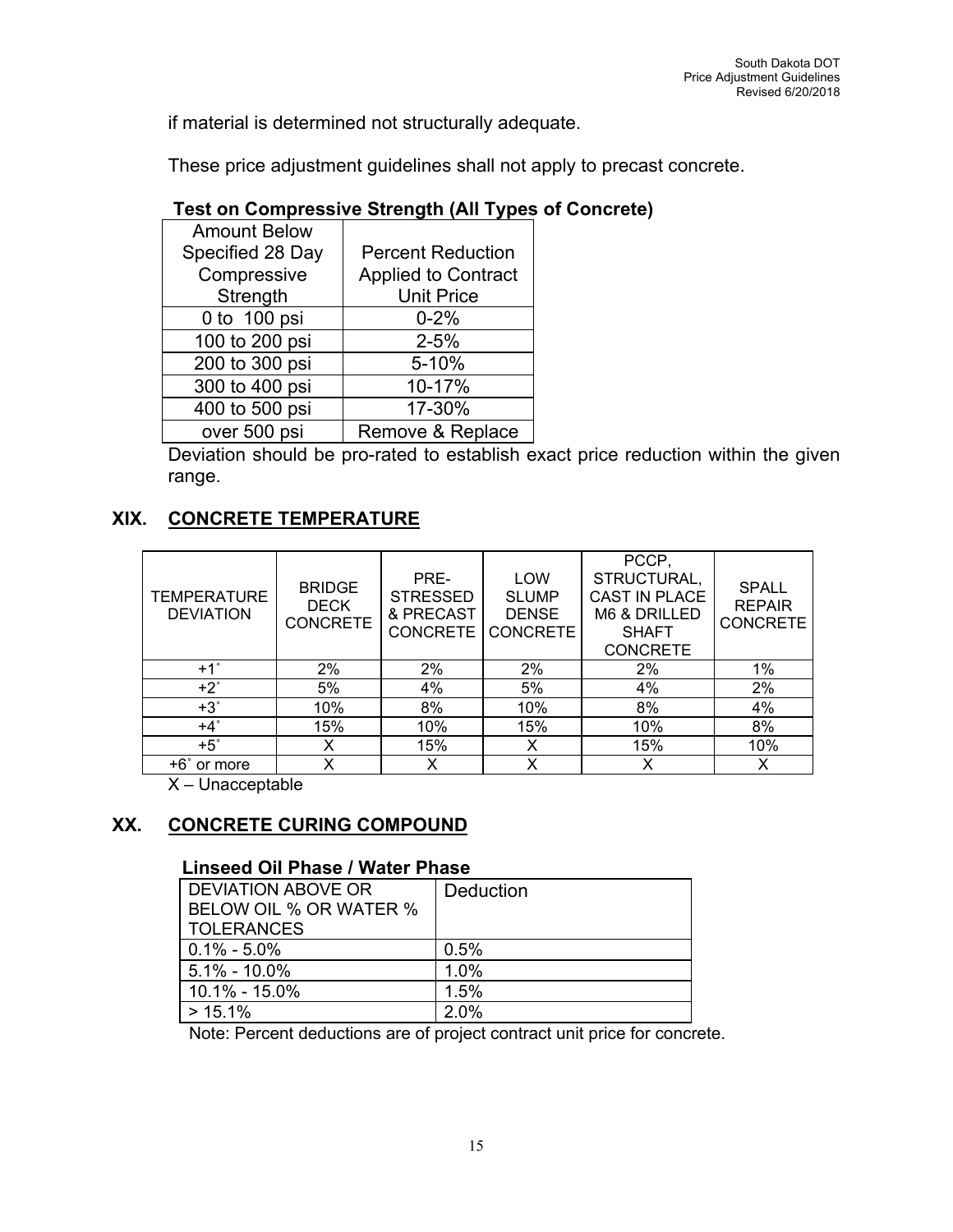**Application Rate Deviation:** Determine amount of material, in gallons, applied less than the application rate specified. For liquid membrane-forming compounds deduct \$3.00 per gallon of material not applied. For linseed oil base emulsion compounds deduct \$9.00 per gallon of material not applied.

### **Water Loss:**

| <b>DEVIATION ABOVE</b> | <b>DEDUCTION</b> |
|------------------------|------------------|
| <b>MAXIMUM ALLOWED</b> |                  |
| (kg/m <sup>2</sup> )   |                  |
| $0.01 - 0.05$          | 0.5%             |
| $0.06 - 0.10$          | 1.0%             |
| $0.11 - 0.15$          | 1.5%             |
| $0.16 - 0.20$          | 2.0%             |
| $0.21 - 0.25$          | 2.5%             |
| > 0.25                 | 3.0%             |

Note: Percent deductions are of project contract unit price for concrete.

# **XXI. CONCRETE SURFACE SMOOTHNESS**

The following price adjustments apply to concrete where the surface smoothness is tested in accordance with the 10 foot straightedge test requirements in Section 380.3 O.1 of the specifications including areas subject to the 10 foot straightedge testing referenced in Section 380.3 O.2, Section 460.3 L.4, the Special Provision for PI PCC Pavement Smoothness with 0.2" Blanking Band, the Special Provision for PI PCC Pavement Smoothness with 0.2" Blanking Band (PCCP Overlay), and the Special Provision for IRI PCC Pavement Smoothness.

If the Engineer accepts the affected area without correction, a price reduction at the following rates will be deducted from the contract.

| SURFACE DEVIATION FROM<br>PERMISSABLE DEVIATION | <b>DEDUCTION</b> |
|-------------------------------------------------|------------------|
| ≤ 1/8 inch                                      | 30%              |
| $> 1/8$ inch to $\leq 3/8$ inch                 | 60%              |
| $>$ 3/8 inch                                    | 90%              |

Note: Percent deductions are of project contract unit price for concrete.

Measurements for determining the limits of deficient areas will be made in accordance with SD 417.

## **XXII. TIE BARS**

For each missing or non-functioning tie bar, deduct \$40 per tie bar.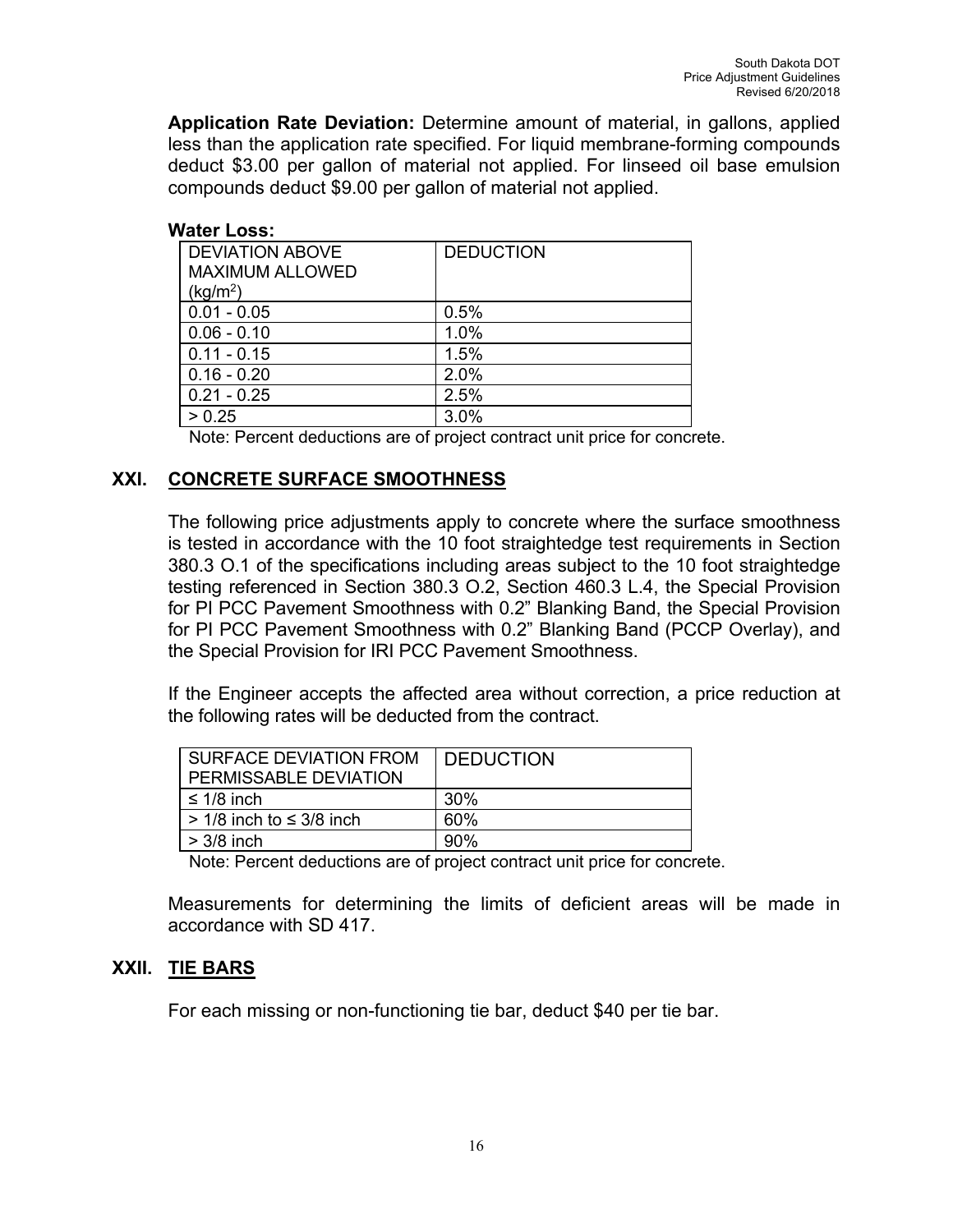### **XXIII. DOWEL BARS**

For each dowel bar assembly noted in the GPR inspection report in need of a price adjustment, deduct \$305 per assembly.

### **XXIV. GROOVE DEPTH**

**\*Lot Average Deviations** (Deduction applied to the whole lot.) Deduct 0.5% of the contract unit price per square yard of concrete.

**\*Test Site Deviations** (Deduction applied to the whole lot.)

- If there are any tests below  $3/32$ " or above 10/32", then apply a 0.25% deduction for each failing test.
- If there are more than 2 tests below  $4/32$ " or above  $8/32$ ", then apply a  $0.25\%$ deduction for each failing test.

\* All deductions shall be added together cumulatively.

### **XXV. SILICONE SEALANT**

0.5% deduction to the contract unit price per failing test.

### **XXVI. SEEDING**

Testing is currently being performed for weed seeds. If the material is out of specification for the weed seed, the price adjustment shall be: 1) a minimum price adjustment of \$200; 2) to require the Contractor to perform other measures; or 3) both – price adjustment and performing other measures.

Other measures are defined as those methods that may need to be implemented to minimize the effects of the deviation such as mowing, burning, reseeding, etc. Contacting other appropriate "experts" in the weed/seeding arena is recommended.

### **XXVII. TEMPORARY PAVEMENT MARKING**

Temporary pavement markings not applied at the end of the day will be price adjusted as follows:

Non-Interstate - \$100/mile/day Interstate - \$200/mile/day